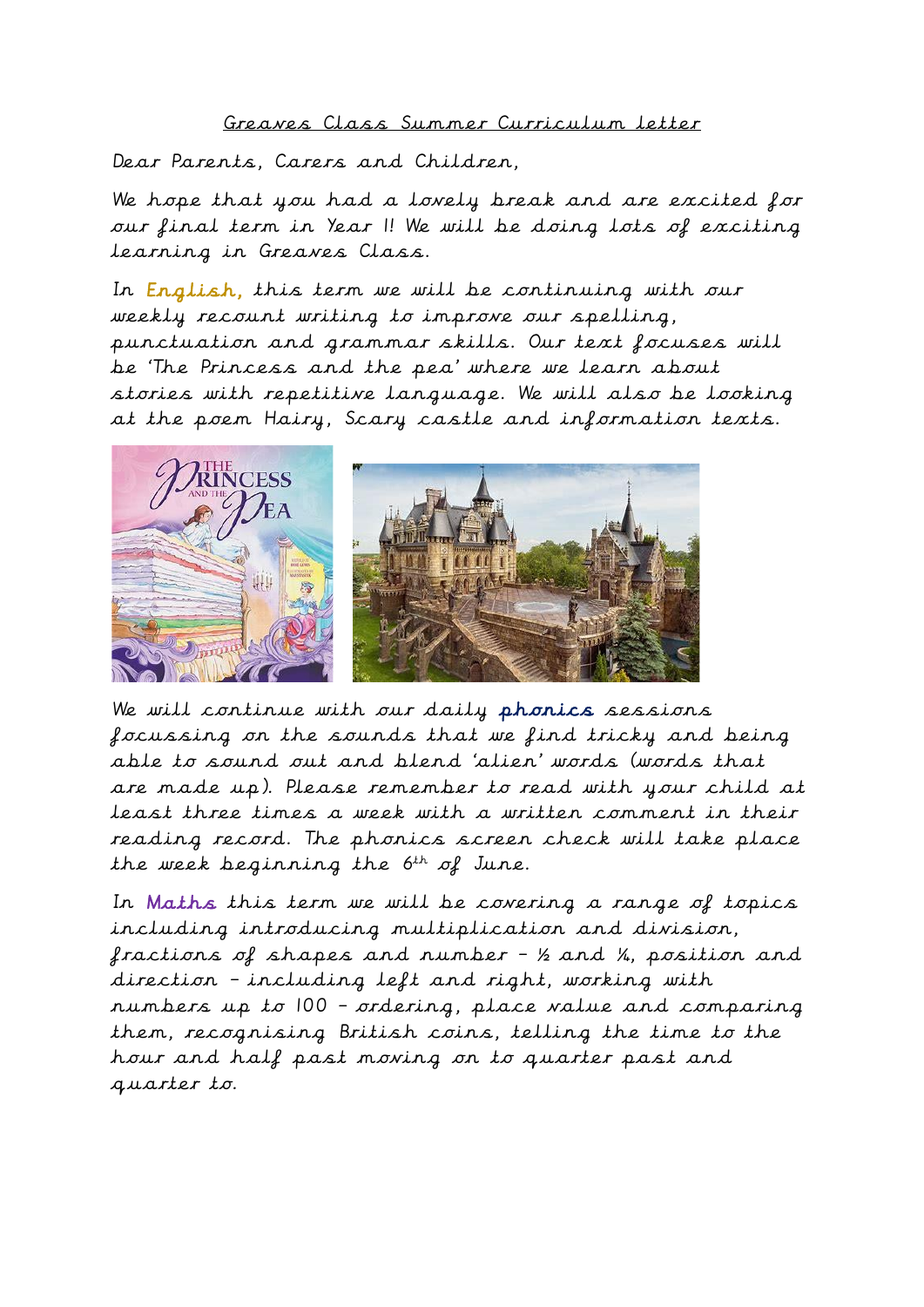

In Science we will be learning all about plants. We will be finding out how and what plants need to grow, the names of different flowers and trees, what are bulbs and seeds – is there a difference between the two? In the second half of the term, we return to animals and humans. We will also be looking at seasonal summer changes to our environment.

This term we have a History focus and we will be learning all about Kings and Queens focussing on comparing Queen Elizabeth I, Queen Victoria and Queen Elizabeth II.



PE this term will focus on net and wall games (tennis) and attacking and defending (ball skills) for the first half term and then we will move on to athletics. Our sessions will stay on a Tuesday and Thursday. Please ensure that your child always has a full kit in school and earrings are removed.



In Art, the children will be learning all about observational drawings with an artist study on Georgia